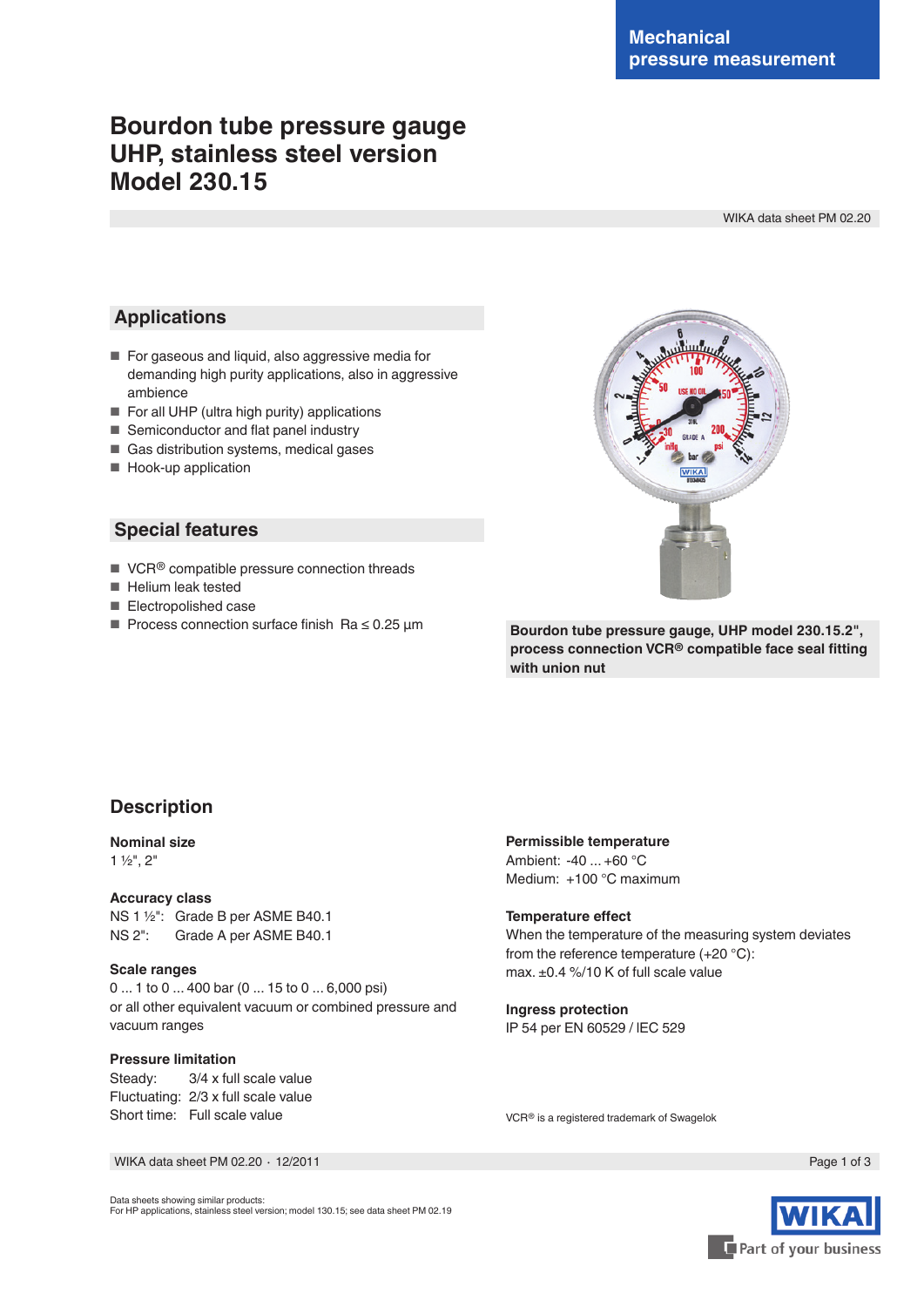## **Standard version**

#### **Process connection**

Stainless steel 316L, lower mount (LM) or centre back mount (CBM) VCR® compatible face seal fitting optionally: with union nut with male nut or with male thread 9/16-18 UNF fixed

### **Pressure element**

Stainless steel 316L < 100 bar: C-type ≥ 100 bar: Helical type Measuring system in crevice free design, jet-finished and passivated after welding  $Ra < 0.5 \mu m$  (Ra  $< 20 \mu n$ ch) Leak tightness: Leak rate  $\leq 10$ -9 mbar  $\cdot$  l / s Test method: Helium mass spectrometry

#### **Movement**

Stainless steel

### **Dial**

Aluminium, white, black lettering, with pointer stop pin

## **Dimensions in mm**

## **Standard version NS 1 ½"**



**Pointer**

Aluminium, black

### **Case**

Stainless steel, electropolished

## **Window**

Polycarbonate NS 1 ½": Snap-in window NS 2": Screw-fitted on case (twist lock)

#### **Cleaning**

Clean for semiconductor applications in accordance with SEMI / SEMATEC

## **Options**

- Other process connection
- Smaller process connection surface finish Ra  $\leq 0.3$  µm
- Dual scale